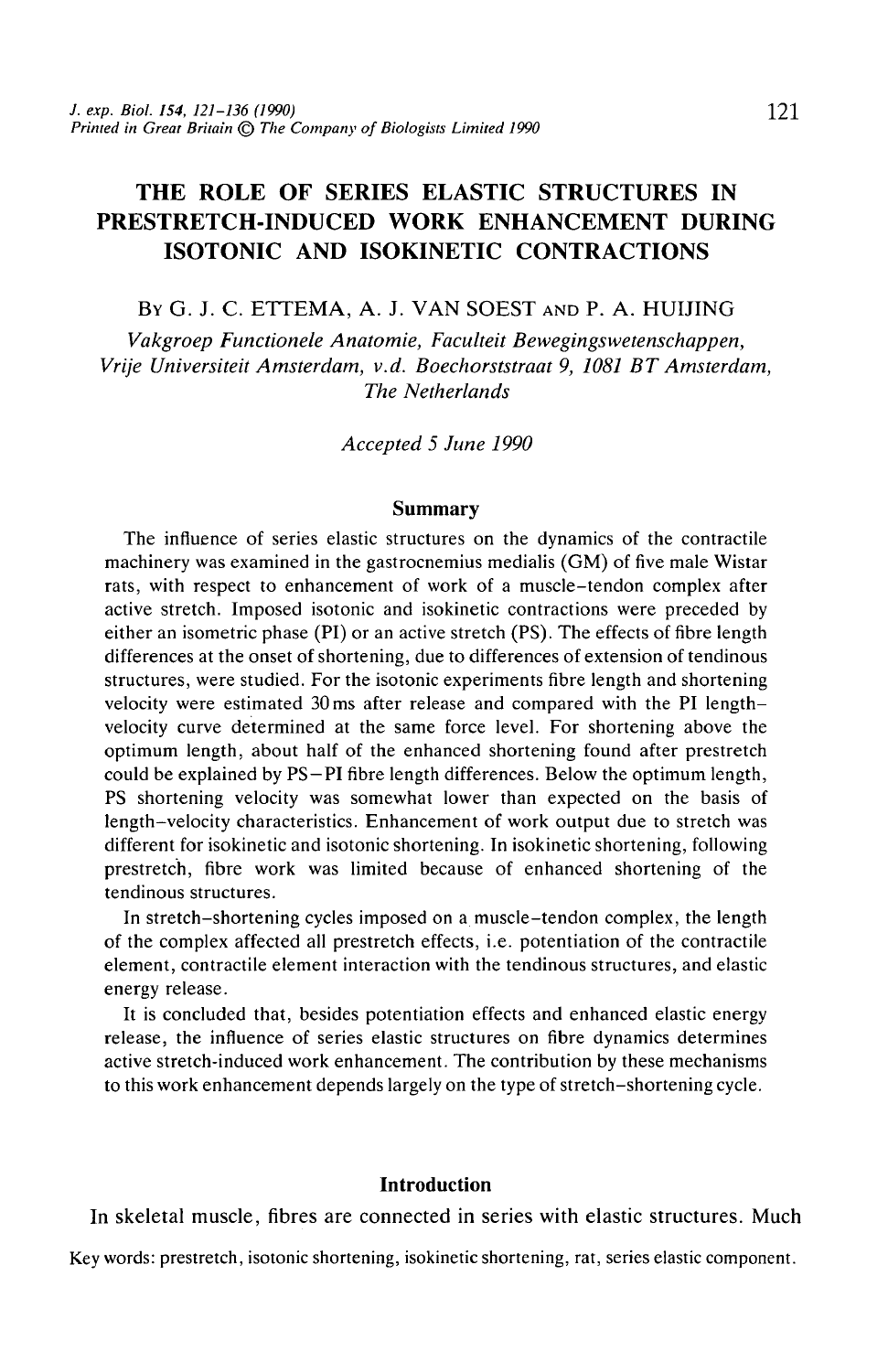attention has been focused on the importance of these structures for muscle functioning, particularly with reference to storage and release of elastic energy (for references see Close, 1972; Cavagna, 1977). Generally speaking, the dynamics of the contractile element (i.e. shortening velocity and length) are determined not only by the dynamics imposed on the muscle-tendon complex but also by the dynamics of the series elastic structures, which depend on exerted force and elastic characteristics (Hof *et al.* 1983; Bobbert *et al.* 19866,c; Avis *et al.* 1986; Alexander, 1988). Consequently, this is also the case for work output of the contractile machinery. Such an influence of the series elastic structures on the behaviour of the contractile machinery may be of great importance for muscle functioning, particularly during stretch-shortening contractions, because of a strong muscle force enhancement induced by stretch, resulting in an increased lengthening of the series elastic structures (e.g. Cavagna, 1977; de Haan *et al.* 1989; Ettema *et al.* 1990). These phenomena may be crucial for *in vivo* stretch-shortening movements (Asmussen and Bonde-Petersen, 1974; Hof *et al.* 1983; Komi, 1984, 1986; Avis *et al.* 1986; de Graaf *et al.* 1987). For example, Avis *et al.* (1986) found a negative effect of a counter movement (i.e. prestretch) on the work output of the contractile element during maximal leg extension movements: shortening of the series elastic element was increased by the counter movement, and therefore the shortening range of the contractile element was limited. In other types of movements this effect may also be positive.

In the literature, enhancement of work output induced by stretch is usually explained by two mechanisms: (1) an enhanced recoil of elastic energy because of higher peak forces; (2) a so-called potentiation of the contractile machinery (i.e. changes in force-velocity characteristics of the contractile machinery caused by stretch) (Cavagna and Citterio, 1974; Cavagna, 1977; Edman *et al.* 1978; Sugi and Tsuchiya, 1981). Furthermore, changes in the elastic characteristics of the series elastic component were reported as one of the causes of work enhancement (Cavagna and Citterio, 1974; Cavagna, 1977; Cavagna *et al.* 1981; Sugi and Tsuchiya, 1988), but these changes may reflect extra energy absorption and release by the cross-bridges (Cavagna *et al.* 1981) and they therefore seem to be closely related to the potentiation phenomenon. The aim of the present study was to examine the interaction between the dynamics of series elastic (tendinous) structures and those of the contractile machinery (i.e. muscle fibres) as an additional mechanism of stretch-induced enhancement of work. Within this scope we examined the effects of prestretch on subsequent isotonic and isokinetic concentric contractions. Isotonic and isokinetic results were compared; the influence of the series elastic structures was expected to be different for the two conditions since different parameters were controlled externally (muscle force *versus* muscle length and shortening velocity, respectively). Contractions preceded by an active stretch will be referred to as prestretch or PS contractions, and contractions starting from an isometric state as pre-isometric or PI contractions The influence of differences in muscle fibre length, given a certain muscle-tendon complex length, in PS and PI contractions was tested for the isotonic experiments.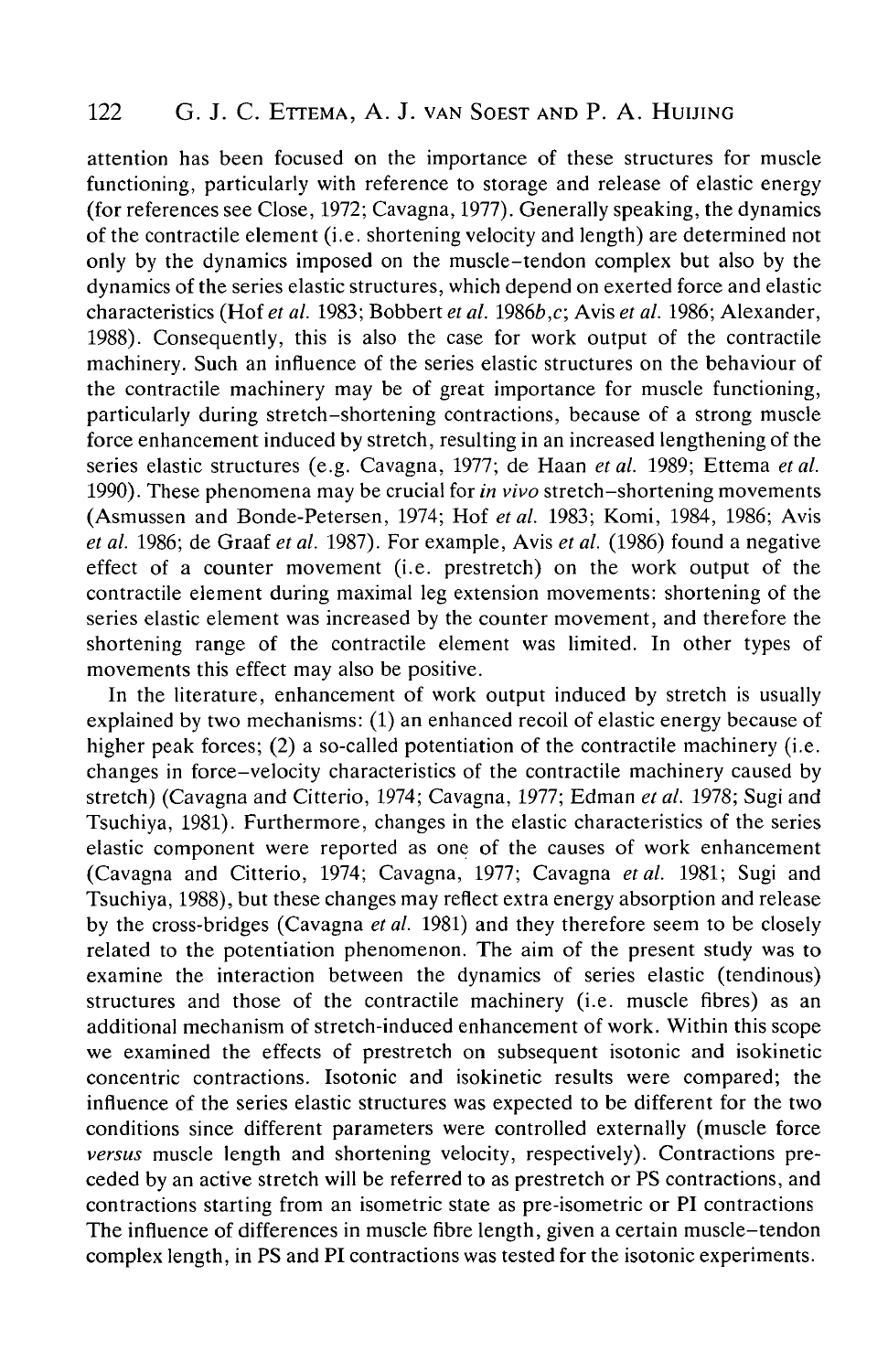## **Materials and methods**

The experiments were performed *in situ* on the gastrocnemius medialis (GM) muscle-tendon complex of the rat. Five young adult male Wistar rats (body mass 228–246 g) were anaesthetized with pentobarbital (initial dose  $10\,\mathrm{mg}\,$   $100\,\mathrm{g}^{-1}$  body mass intraperitoneally). The GM muscle-tendon complex was freed from its surrounding tissues, leaving muscle origin and blood supply intact. The distal tendon was tightly knotted and glued (Histoacryl Blau) to a steel wire, just behind the calcaneus bone, leaving the major part of the distal tendon intact. All measurements were performed at an ambient temperature of the muscle of 25°C on a multipurpose ergometer (Woittiez *etal.* 1987). The muscle was activated by supramaximal stimulation of its severed nerve (square wave pulses; 0.4 ms, 3 mA, 100 Hz).

## *Experimental protocol*

Force-compliance characteristics of the series elastic component were determined using quick length decreases (0.2 mm within 3 ms) during isometric tetanic contractions at different muscle-tendon complex lengths (Bobbert *etal.* 1986a). Optimum length of the muscle-tendon complex  $(l_0)$ , defined as that length at which experimentally determined isometric muscle force was highest  $(F_0)$ , was determined with an accuracy of 0.5 mm during these combined length-force and compliance measurements. Length-velocity characteristics around  $l_0$  of the muscle-tendon complex were determined for a force level of  $67\%$  of  $F_0$  by means of isotonic afterload contractions, preceded by a period of isometric force development of 140 ms.

Prestretch experiments were performed in the following way. The muscle was stretched at a velocity of 20 mm s<sup> $-1$ </sup> during the first 140 ms of activation. After this lengthening, the muscle was released at an afterload of 67 % of  $F_0$  for 200 ms. Preisometric experiments were performed using a similar procedure, except that the lengthening period occurred Is earlier (i.e. prior to onset of activation), so that stimulation started with the muscle-tendon complex at constant length. PI contractions were identical to the contractions used for obtaining length-velocity characteristics, but were performed directly after the PS contractions, to exclude the influence of alterations of muscle characteristics with time.

Prestretch and pre-isometric experiments were also performed under isokinetic conditions. Shortening speeds during the first 140 ms after release of the isotonic PS and PI contractions were estimated during the experiments. Isokinetic shortening velocity was chosen such that it was comparable to the average of the estimated isotonic PS and PI shortening velocities. This procedure allowed a reliable comparison to be made between the influences of prestretch on subsequent isotonic and isokinetic shortenings.

On the basis of the fibre length-force curve, different prestretch effects were expected at lengths above and below  $l_0$ : above  $l_0$ , muscle fibres were expected to act closer to their optimum length in the PS than in the PI condition, whereas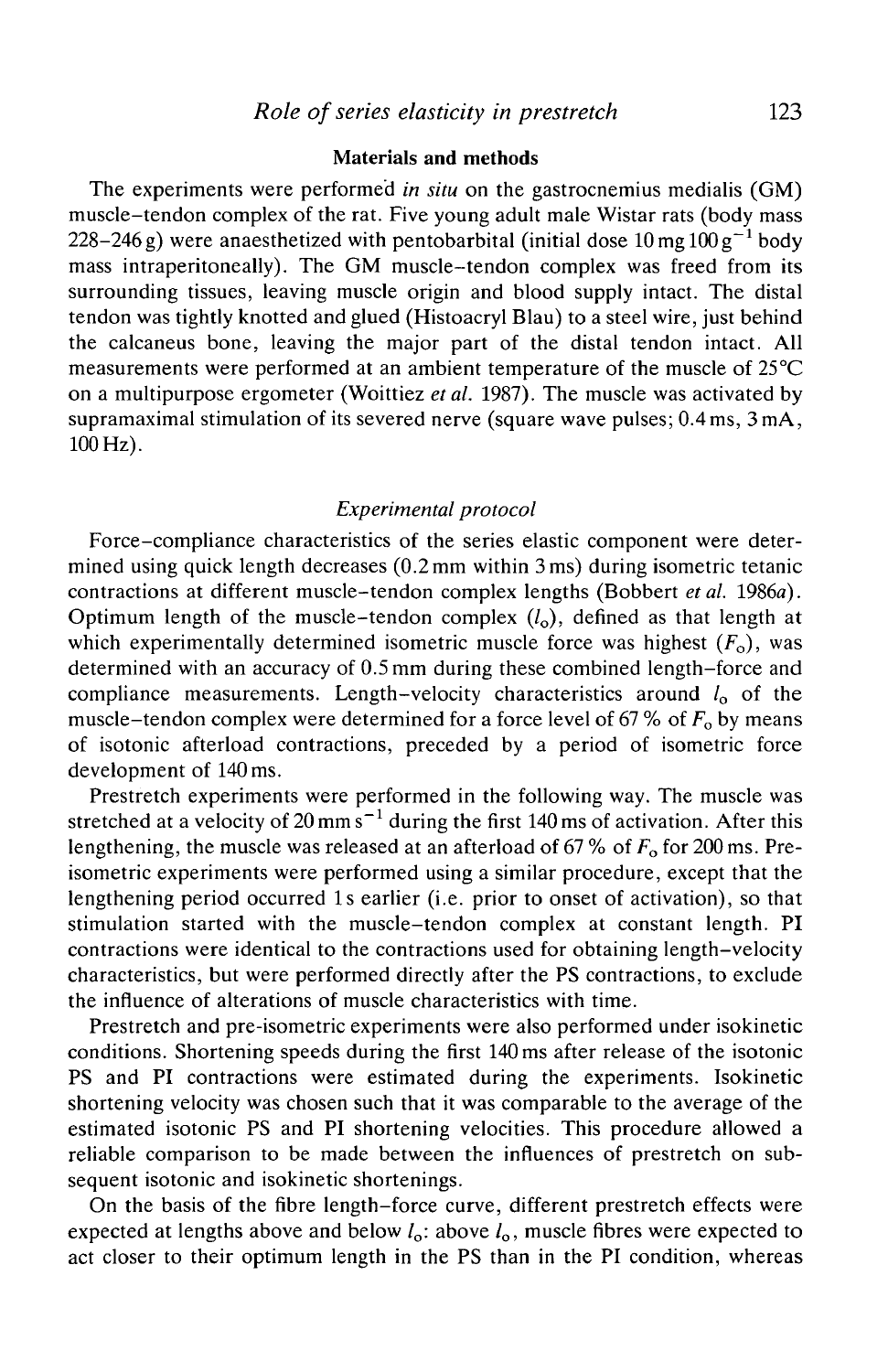below  $l_0$ , a reversed situation was expected. Therefore, measurements were performed at a muscle-tendon complex length at which peak length at the end of stretch and during the isometric prephase amounted to  $l_0+4$  mm and  $l_0$ , respectively.

After each block of about eight contractions  $F_0$  was determined. If a deviation of more than 10% from the initial measured value of  $F_0$  was observed, the muscle was excluded from further experiments.

Using dividers, the lengths of the distal muscle fibre and its in-series connected tendinous structures were measured at  $l_0$  at the end of the experiments.

## *Treatment of data*

### *Tendon compliance*

All calculations concerning compliance, mechanical work and muscle fibre length were corrected for equipment compliance  $(0.014 \text{ mm N}^{-1})$ .

To obtain values of compliance of the tendinous structures  $(C_t)$ , the measured compliance of the muscle-tendon complex was corrected for series elasticity located within the muscle fibres (elastic elongation within the fibre at isometric force level is 1.5 % of muscle fibre length; G. J. C. Ettema and P. A. Huijing, in preparation). The following function was least-square fitted for these corrected force-compliance data:

$$
C_t = aF^b \,, \tag{1}
$$

where *a* and *b* are fitting constants and *F* is the mean force level during the quick release.

### *Length and velocity of the muscle-tendon complex and the muscle fibre*

Extension of the tendinous structures was derived from equation 1 by integration with respect to force. Using these force-extension characteristics, fictive length of the muscle fibres  $(l'_i)$  was estimated by subtracting the extension of the tendinous structures from the length of the muscle-tendon complex. Fictive optimum fibre length  $(l'_{\text{fo}})$  is defined as  $l'_{\text{f}}$  at  $l_{\text{o}}$  with force being equal to  $F_{\text{o}}$ . This way, the real difference between actual fibre length and actual optimum fibre length  $(\Delta l_f = l'_f - l'_\text{to})$  could be calculated. It should be noted that, as a consequence, values of  $\Delta l_f$  include the influence of muscle fibre rotation, responsible for part of the muscle length changes (Huijing and Woittiez, 1984, 1985; Otten, 1988; Zuurbier *etal.* 1989). The shortening velocity of the fibres was calculated as the length change with time. Visco-elastic effects were neglected because they are considered to be very small (Hatze, 1977; van Ingen Schenau *etal.* 1988).

To determine whether the calculations of fibre length based on forcecompliance data were reliable for the purposes of the present study, PS and PI contractions were filmed in one muscle using a high-speed camera  $(100$  frames s<sup>-1</sup>). Markers were inserted into the muscle-tendon complex at the muscle origin, the distal end of the muscle belly, the distal end of the proximal aponeurosis (i.e. the proximal end of the distal fibre), and at the distal end of the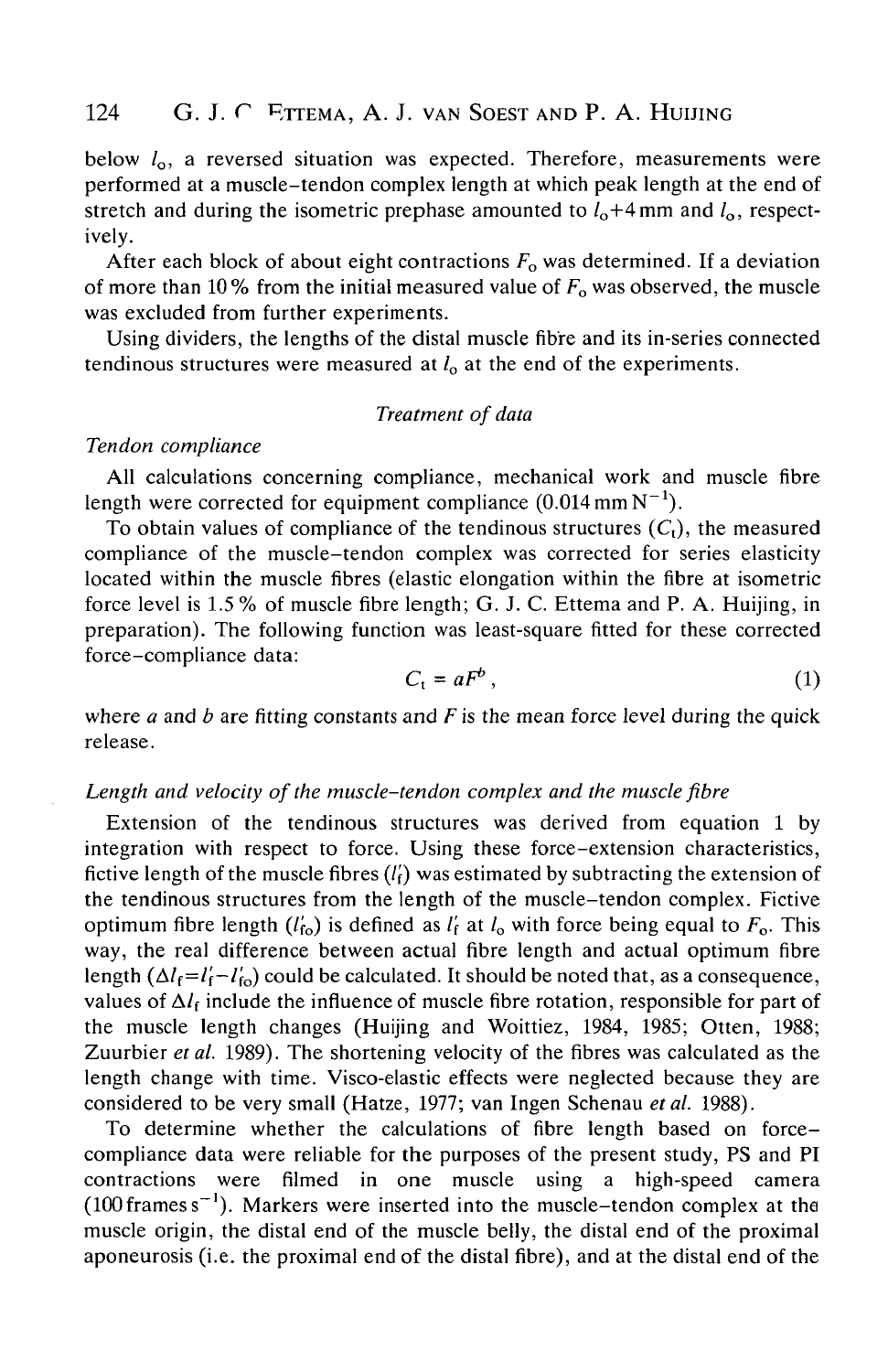Achilles tendon. Film data were smoothed (Butterworth low-pass fourth-order filter, cut-off frequency 20 Hz). Muscle-tendon complex length, and the lengths of the distal muscle fibre and of the tendinous structures (tendon and aponeurosis) were determined with an accuracy of 0.05 mm. Furthermore, the angle between the muscle fibre and the line of pull was calculated and used to calculate the length of the muscle fibre projection on the line of pull. Length changes of this fibre projection were compared with fibre length changes calculated on the basis of force-compliance data. The differences of projection of the muscle fibre length on the line of pull between prestretch and pre-isometric contractions, obtained from high-speed film and from calculations using compliance data of the tendinous structures, were compared for isotonic and isokinetic contractions. PS—PI differences were not equal, but qualitatively similar results are obtained for both methods (maximal difference during shortening was 0.5 mm). This indicates that using a simple muscle-tendon complex model of a series elastic component and contractile element connected in series gives reasonable results for the purposes of this study.

#### *Statistics*

Differences between PS shortening velocity and expected velocity on the basis of length-velocity characteristics and differences between PS—PI differences of mechanical work output during isokinetic and isotonic shortening were tested using Student's *t*-test for paired comparison, two-tailed,  $P < 0.05$ .

## **Results**

Table 1 shows morphological and force data measured at  $l_0$ . Prestretch velocity

Table 1. *Morphological and force data measured at the optimum length of the muscle-tendon complex, as well as peak forces at the end of prephase (average of isokinetic and isotonic experiments)*

|                                      | Mean $(s.E.M.)$ |  |
|--------------------------------------|-----------------|--|
| Length (mm)                          |                 |  |
| Muscle-tendon complex                | 38.6(0.5)       |  |
| Distal fibre                         | 12.3(0.2)       |  |
| Proximal aponeurosis                 | 20.4(0.2)       |  |
| Tendon                               | 7.8(1.2)        |  |
| Force $(N)$                          |                 |  |
| $F_{\alpha}$                         | 10.37(0.13)     |  |
| Passive force                        | 0.07(0.008)     |  |
| Peak force $(N)$                     |                 |  |
| PI at $l_0+4$ mm                     | 7.91(0.21)      |  |
| PS at $l_0+4$ mm                     | 17.0(0.40)      |  |
| PI at $l_0+0$ mm                     | 10.27(0.31)     |  |
| PS at $l_0+0$ mm                     | 14.61(0.67)     |  |
| Values are mean and $(s.E.M.), N=5.$ |                 |  |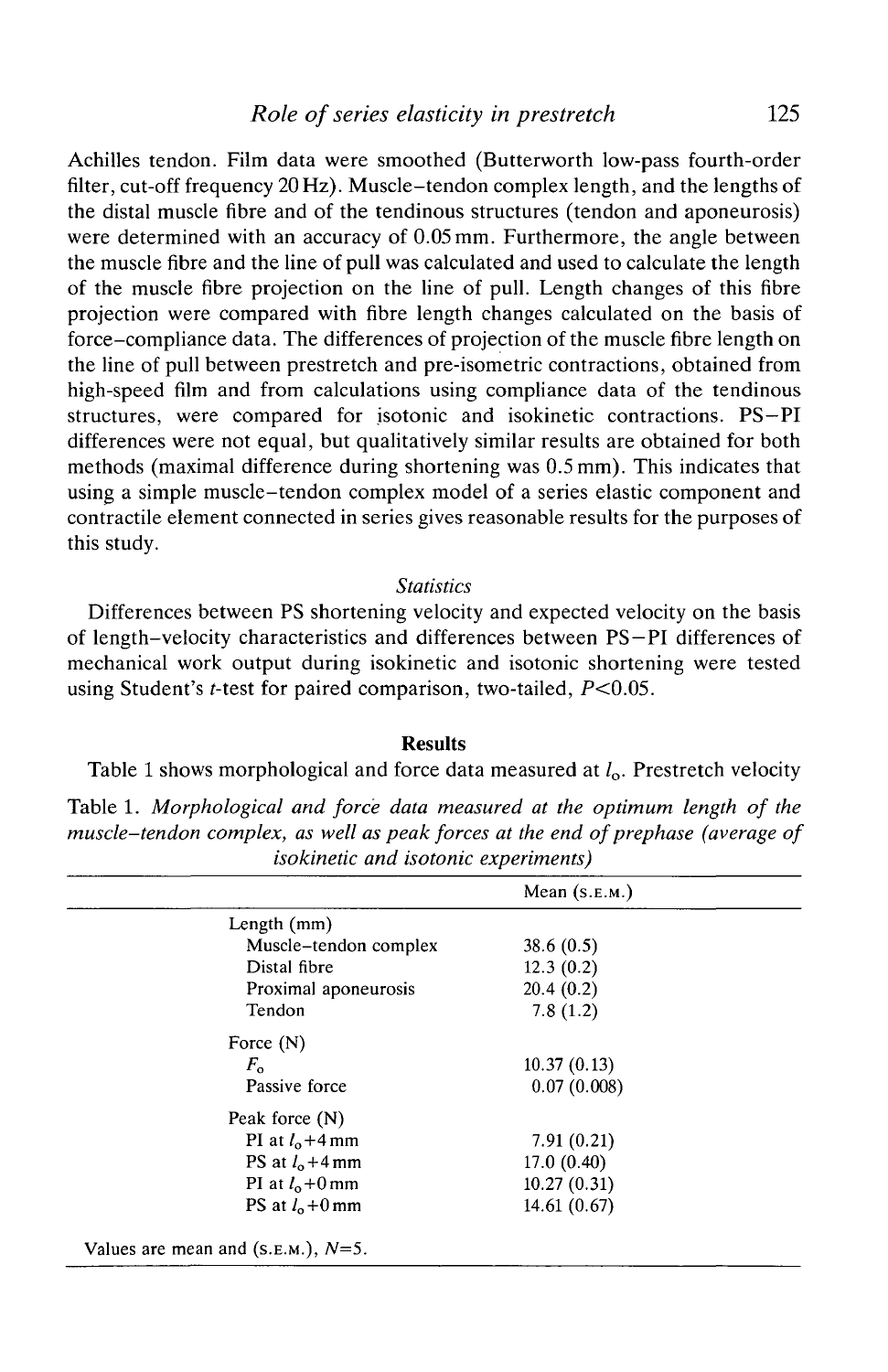$(20 \text{ mm s}^{-1})$  was 1.6 fibre lengths s<sup>-1</sup>. Peak force levels at the end of prestretch amounted to about 1.6 times  $F_0$  for experiments above  $l_0$  and about 1.4 times  $F_0$  at  $l_{\alpha}$ .

#### *lsotonic contractions*

Fig. 1 shows typical examples of changes of muscle-tendon complex length and force and calculated changes of muscle fibre length as a function of time during isotonic PS and PI contractions. At the onset of release, muscle-tendon complex length is equal for PS and PI contractions (Fig. 1, upper panel). However, because of higher force levels (Fig. 1, middle panel), tendinous structures are lengthened more in PS conditions. As a consequence, fibres act at shorter lengths (Fig. 1, lower panel). During the quick release, i.e. before isotonic conditions are obtained, almost all shortening is taken up by the tendinous structures. This means



Fig. 1. Experimental results of isotonic contractions for one muscle. Measured muscle-tendon complex length (A/ complex), force *(F)* (original experimental tracings) and calculated changes in fibre length  $(\Delta l)$  fibre) are plotted for PI (solid lines) and PS (dashed lines) contractions. Activation starts at zero time, onset of shortening at 0.14s. Contractions at peak length of  $l_0+4$  mm and at  $l_0$  are shown in the left-hand and right-hand figures, respectively. The long-dashed line in the lower left-hand figure indicates the calculated (i.e. simulated) tracing for the same muscle, but with a preisometric condition in which the isotonic shortening started at the same length as in the prestretch condition.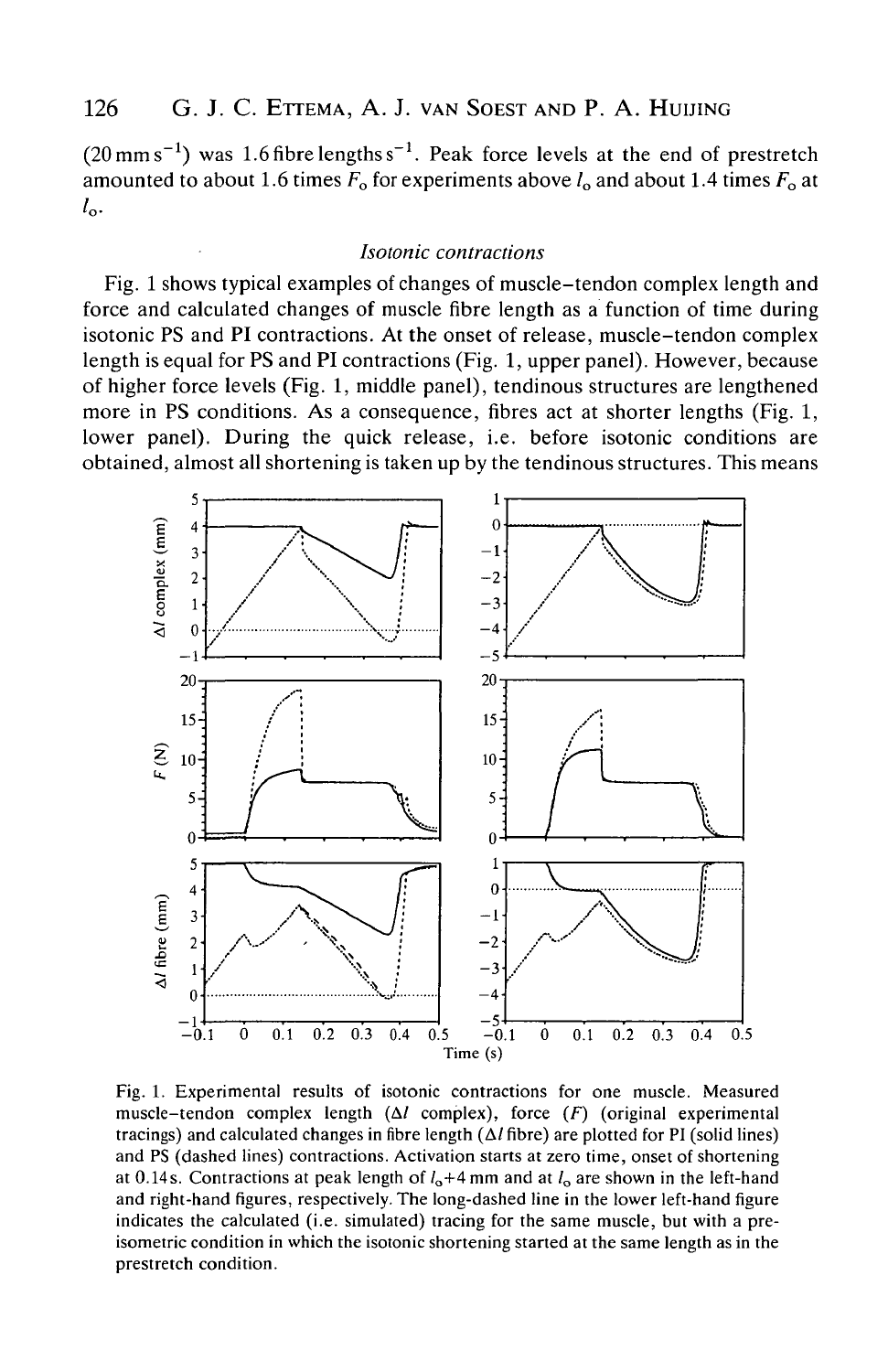that PS-PI differences for fibre length are still present at the onset of the isotonic shortening phase. From this moment on, the fibres follow their basic forcevelocity characteristics. Because these characteristics are dependent on fibre length and because the force levels in both situations are equal, different velocities will occur for PS and PI conditions. For contractions above  $l_0$ , the fibres act closest to their optimum length in PS conditions. Therefore, in these conditions, fibre shortening velocity must be higher than for PI contractions. Consequently, fibre lengths in PI and PS conditions diverge during the concentric phase. Thus, as long as the muscle fibres are acting above optimum fibre length, PS—PI differences increase with time. For contractions below  $l_0$ , the situation is reversed: for PI rather than for PS contractions the fibre is acting closest to its optimum and therefore is shortening with a higher velocity. In this case, fibre lengths for PS and PI contractions converge during muscle shortening.

In the left-hand bottom figure a tracing for fibre length is indicated (long dashes), which was calculated on the basis of the length-velocity relationship for isotonic shortening at  $0.67F<sub>o</sub>$  (see Fig. 2). That is, we calculated fibre length as a function of time for an imaginary pre-isometric contraction (no potentiation of contractile machinery) in which, 10ms after the release, the fibre length was equal to the fibre length actually measured in the prestretch contraction at peak length= $l_0+4$  mm. (From 10 ms after release, shortening was clearly isotonic and the length-velocity curve for  $0.67F_0$  could be applied.) The fact that this simulated fibre behaviour diverges from the tracing for the prestretch condition indicates that at a given length the fibre is able to shorten at a higher velocity owing to prestretch. However, as the tracing for the simulation is very close to that of the prestretch contraction, it is also clear that for the current experiment most of the PS-PI differences are due to differences of fibre length between the PS and PI conditions at the onset of shortening. For the experiment shown in Fig. 1, fibre work performed from 150 to 280ms amounted to 7.5 mJ for the PI condition, 14.7 mJ for the PS condition, and 13.1 mJ for the simulation, which would indicate a potentiation effect of approximately 12 %. It should be noted, however, that the difference between prestretch and simulation is not determined exclusively by potentiation of the contractile machinery. For example, halfway through the shortening period, the fibre acts closest to optimum length in the PS condition; this is caused by potentiation but in itself enables the fibre to produce more work. In other words, the difference in work between the PS condition and the simulation is due to potentiation and fibre length differences, which are initially induced by a potentiation of the contractile machinery.

To distinguish more precisely the amount of stretch-induced enhancement of fibre performance caused by differences of fibre length from that caused by potentiation, fibre shortening velocity  $(v_f)$  was determined 30 ms after release for all PS, PI and length-velocity experiments. At 30ms, isotonic conditions were stable and most prestretch-induced effects were likely to be still present. Shortening velocity in PS contractions was compared to the velocity found using the length-velocity curve for a similar fibre length. This velocity at PS fibre length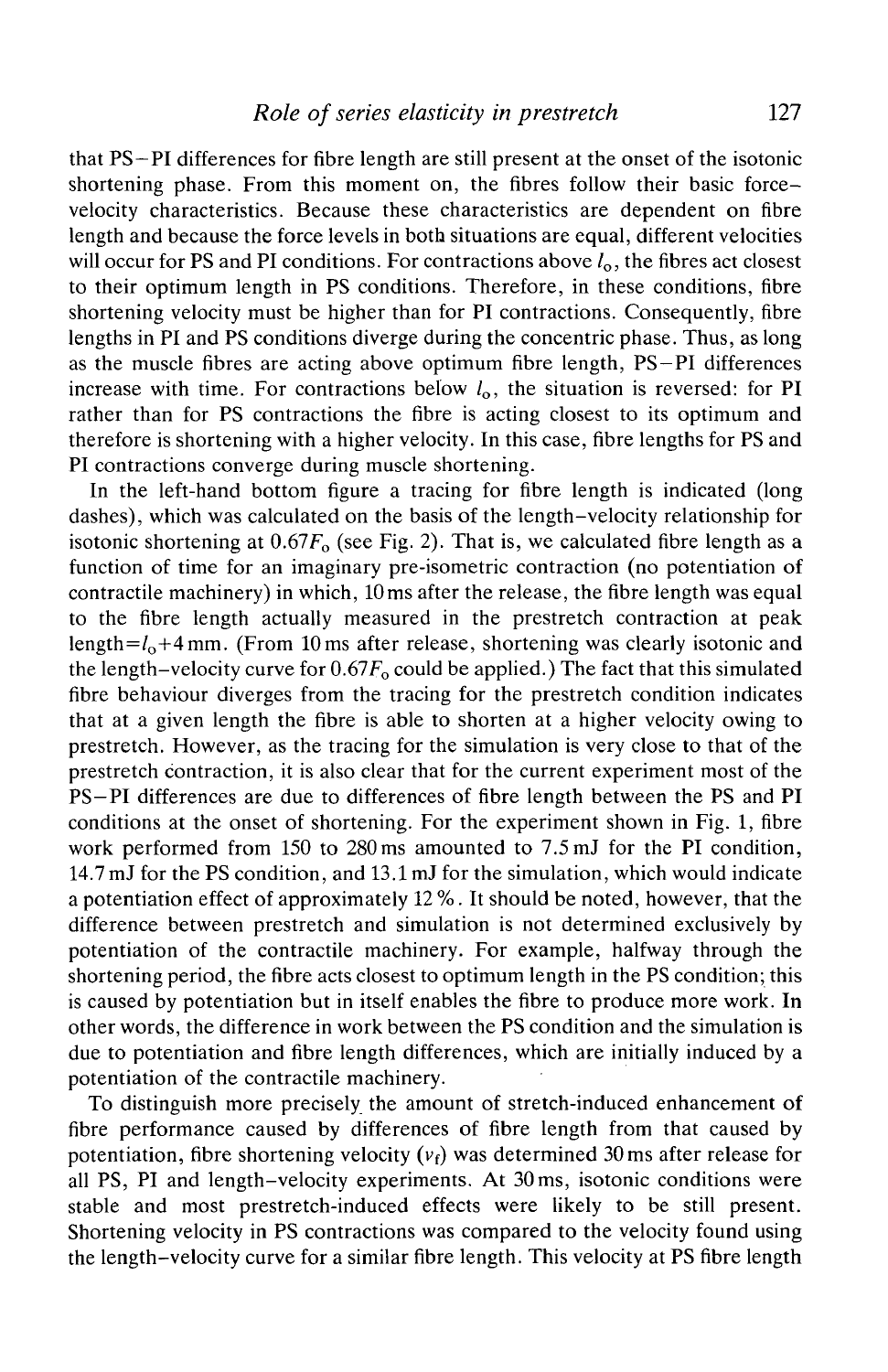was found by means of interpolation of the length-velocity data. PS shortening velocity was corrected with the small deviations of the PI shortening velocity from the length-velocity curve (Fig. 2). Differences in passive force exerted by the parallel elastic structures may have affected PS—PI shortening velocity differences to some extent, as not all force is delivered by the contractile element at lengths above  $l_0$ . However, these effects were not taken into account because of their relatively small contribution to total force: on the basis of the passive length-force characteristics of the GM, the maximal PS—PI difference of passive force was estimated to be about 2% of the isotonic force level. A typical example of fibre length-velocity data is shown in Fig. 2 for the same muscle as that used for Figs 1 and 3. Corrected PS shortening velocity deviates from the length-velocity curve, particularly above  $l_0$ . Table 2 shows results of statistical analysis of this corrected shortening velocity for PI and PS contractions, as well as PS velocity predicted on the basis of fibre length (i.e. corresponding velocity on the length-velocity curve calculated by means of interpolation). Above  $l_0$ , the shortening velocity after prestretch is significantly higher than that predicted on the basis of fibre length, indicating these are fundamental changes in the force-velocity characteristics of the muscle fibre. For these experiments, about half the stretch-induced enhancement of shortening velocity can be explained by fibre length differences. Below optimum length the total PS-PI difference amounts to  $-1.12$  mm s<sup>-1</sup>, of which  $-0.38$  mm s<sup>-1</sup> can be explained. This unexplained decrement of shortening velocity is relatively small, but nevertheless significant.



Fig. 2. Length-velocity curve (\*, solid line) of the muscle shown in Fig. 1, with original (O) and corrected  $(\triangle)$  length-velocity data for PI and PS contractions. Corresponding PI and PS data are connected with dashed line. Predicted PS velocity is indicated by  $(\bullet)$ . All data are obtained 30ms after the onset of isotonic release.  $v_f$  is shortening velocity of the muscle fibre;  $\Delta l_f$  is difference between the fibre length and its optimum length.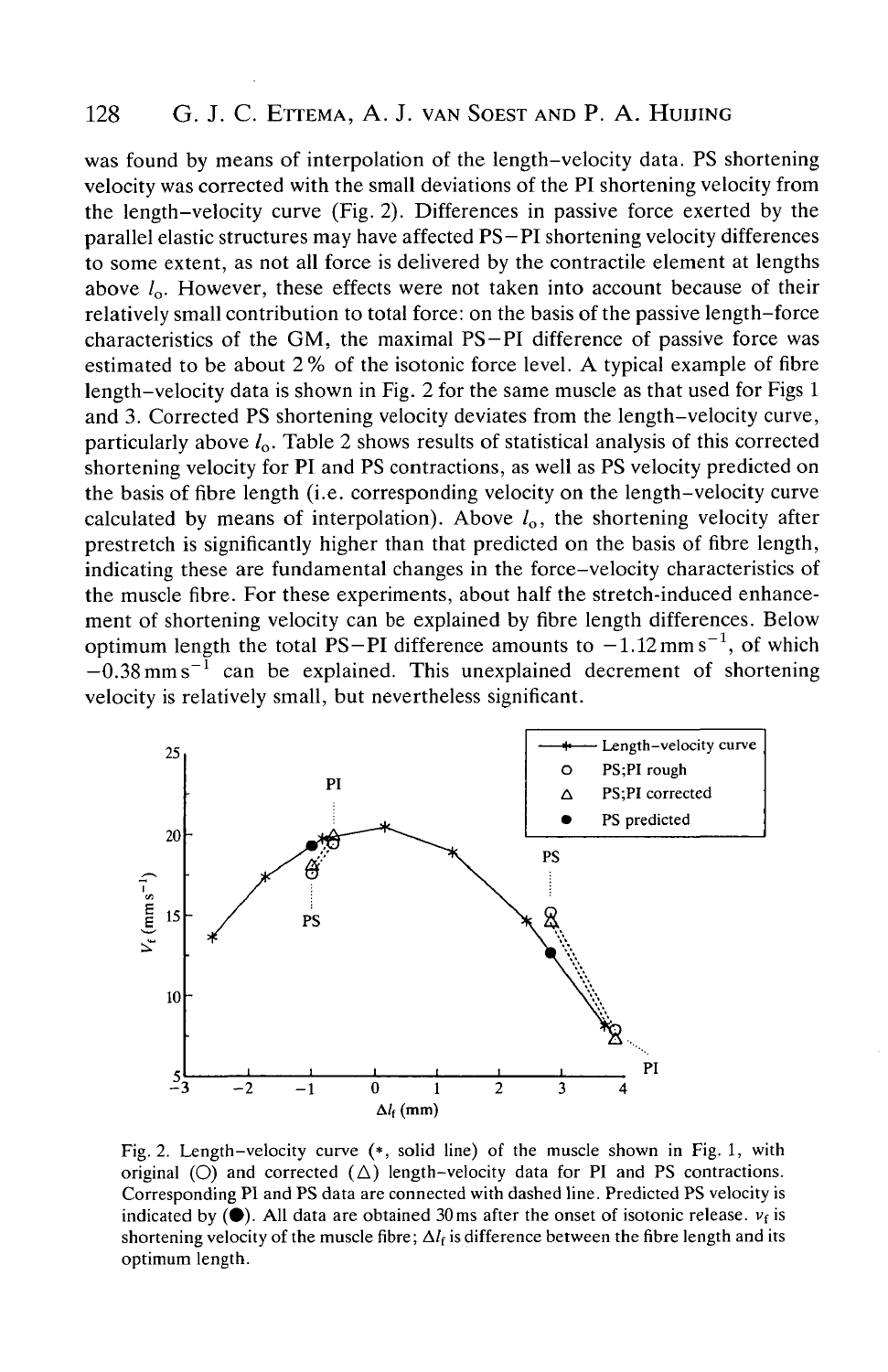|                           | $l_{\text{peak}}=l_{\text{o}}+4$ mm | $l_{\rm peak}=l_{\rm o}$ |  |
|---------------------------|-------------------------------------|--------------------------|--|
| $\Delta l_{\rm f}$ (mm)   |                                     |                          |  |
| PI                        | 3.99                                | $-0.65$                  |  |
|                           | (0.04)                              | (0.03)                   |  |
| <b>PS</b>                 | 3.02                                | $-0.95$                  |  |
|                           | (0.05)                              | (0.04)                   |  |
| $v$ (mm s <sup>-1</sup> ) |                                     |                          |  |
| PI                        | 4.51                                | 17.77                    |  |
|                           | (1.03)                              | (1.06)                   |  |
| <b>PS</b>                 | 13.21                               | 16.65                    |  |
|                           | (0.65)                              | (1.09)                   |  |
| PS predicted              | 8.67                                | 17.40                    |  |
|                           | (1.26)                              | (1.04)                   |  |
| $PS-PI$                   | $8.70*$                             | $-1.12*$                 |  |
|                           | (0.85)                              | (0.23)                   |  |
| PS-PS predicted           | $4.54*$                             | $-0.74*$                 |  |
|                           | (1.06)                              | (0.18)                   |  |

Table *2. Fibre length arid fibre shortening velocity 30 ms after release in PI and PS isotonic shortening contractions*

Values are mean (S.E.M.), *N=5.*

PS predicted values are based on calculated fibre length and length-velocity curves.

Significant differences ( $P < 0.05$ ) are indicated by  $*$ .

## *Isotonic* versus *isokinetic work production*

Mechanical work was determined for a period of 140 ms during the shortening phase from the onset of release by means of numerical integration of force with respect to length. Using the force-extension characteristics of the tendinous structures, storage and release of elastic energy of the tendinous structures were calculated for the same period. Therefore, within the category of work performed by the muscle-tendon complex  $(W_{\text{cmplx}})$ , work performed by the muscle fibres  $(W_f)$  and tendinous structures  $(W_t)$  could be distinguished. It should be noted that for contractions above  $l_0$  a small part of  $W_f$  should actually be attributed to passive parallel elastic structures.

Table 3A shows PI and PS work, as well as PS-PI differences of work for isotonic and isokinetic experiments. For comparison of isotonic and isokinetic experiments, shortening velocities are shown in Table 3B. During isotonic shortening above  $l_0$ , enhancement of work output due to stretch is caused to a large extent by increased muscle fibre work. In contrast, during isokinetic shortening, a stretch-induced reduction of fibre work occurs. Work of the muscle-tendon complex is increased for PS contractions, because of a much higher release of elastic energy. For contractions with peak length at optimum length, differences between isotonic and isokinetic contractions are qualitatively similar. However, at these muscle lengths fibre work output during isotonic shortening following prestretch is reduced as well. This reduction is smaller than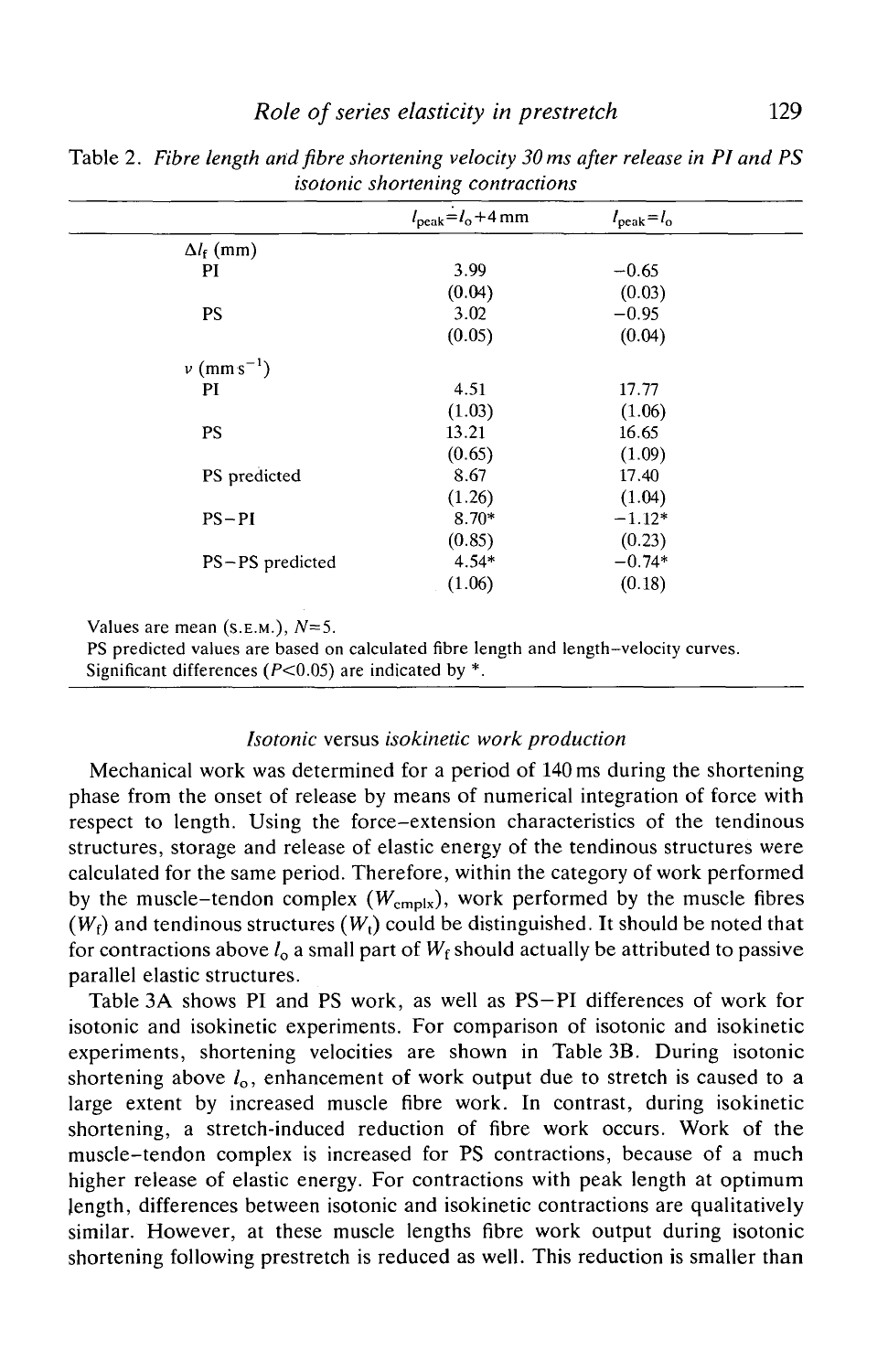|            | l peak= $l_0+4$ mm  |            |                   |                   | l peak= $l_0$ |                   |
|------------|---------------------|------------|-------------------|-------------------|---------------|-------------------|
|            | Complex             | Fibre      | Tendon            | Complex           | Fibre         | Tendon            |
| A Work     |                     |            |                   |                   |               |                   |
| Isotonic   |                     |            |                   |                   |               |                   |
| <b>PS</b>  | 20.95               | 14.10      | 6.85              | 19.85             | 14.24         | 5.61              |
|            | (1.58)              | (1.49)     | (0.23)            | (0.60)            | (0.67)        | (0.14)            |
| PI         | 5.13                | 4.69       | 0.45              | 16.81             | 14.65         | 2.16              |
|            | (1.11)              | (0.99)     | (0.12)            | (0.30)            | (0.32)        | (0.11)            |
| $PS-PI$    | 15.82†              | 9.42†      | 6.40 <sup>†</sup> | 3.03 <sup>†</sup> | $-0.42$       | 3.45 <sub>†</sub> |
|            | (1.00)              | (1.02)     | (0.18)            | (0.46)            | (0.44)        | (0.10)            |
| Isokinetic |                     |            |                   |                   |               |                   |
| <b>PS</b>  | 10.89*              | $4.62*$    | 6.28              | $11.70*$          | $7.45*$       | $4.25*$           |
|            | (1.58)              | (1.43)     | (0.21)            | (1.43)            | (1.14)        | (0.36)            |
| PI         | $7.86*$             | $7.09*$    | $0.77*$           | $11.41*$          | $9.77*$       | $1.64*$           |
|            | (1.23)              | (1.12)     | (0.13)            | (1.26)            | (1.15)        | (0.13)            |
| $PS-PI$    | $3.03$ <sup>*</sup> | $-2.47$ †* | $5.51+$ *         | $0.28*$           | $-2.33+*$     | 2.61†             |
|            | (0.35)              | (0.32)     | (0.10)            | (0.32)            | (0.05)        | (0.34)            |

Table 3. *(A) Work (mJ) performed by the muscle-tendon complex and its elements, during 140 ms of shortening. (B) Mean shortening velocity (mms~! ) of a 140 ms shortening period for isotonic and isokinetic contractions*

Values are mean (S.E.M.), *N=5.*

Significant PS-PI differences are indicated by  $\dagger$ .

Isokinetic values differing significantly from corresponding isotonic values are indicated by \*.

| l peak= $l_0+4$ mm | l peak= $l_0$ |
|--------------------|---------------|
|                    |               |
| 8.64               | 13.81         |
| (1.01)             | (0.21)        |
| 8.75               | 11.02         |
| (1.35)             | (1.08)        |
|                    |               |

Values are mean  $(s.E.M.)$ ,  $N=5$ .

Averages of PS and PI contractions are given.

No significant differences were found between isotonic and isokinetic conditions.

that during isokinetic shortening. Prestretch effects due to interactions of tendinous structures and muscle fibres during isotonic shortening have been described above. For an isokinetic experiment, force and length tracings, as well as calculated fibre length changes, are shown in Fig. 3. For a description of such interaction effects on isokinetic fibre work, the force-velocity characteristics of the fibres must be taken into account. The isokinetic shortening velocities of the muscle-tendon complex are about 9 and  $11 \text{ mm s}^{-1}$  for contractions above and below optimum length, respectively. These velocities are well below the optimum velocity, i.e. the velocity with the highest power output, which is about 2.3 fibre lengths  $s^{-1}$  (i.e.  $\pm 30$  mm  $s^{-1}$ ) for rat GM muscle (de Haan, 1988a). The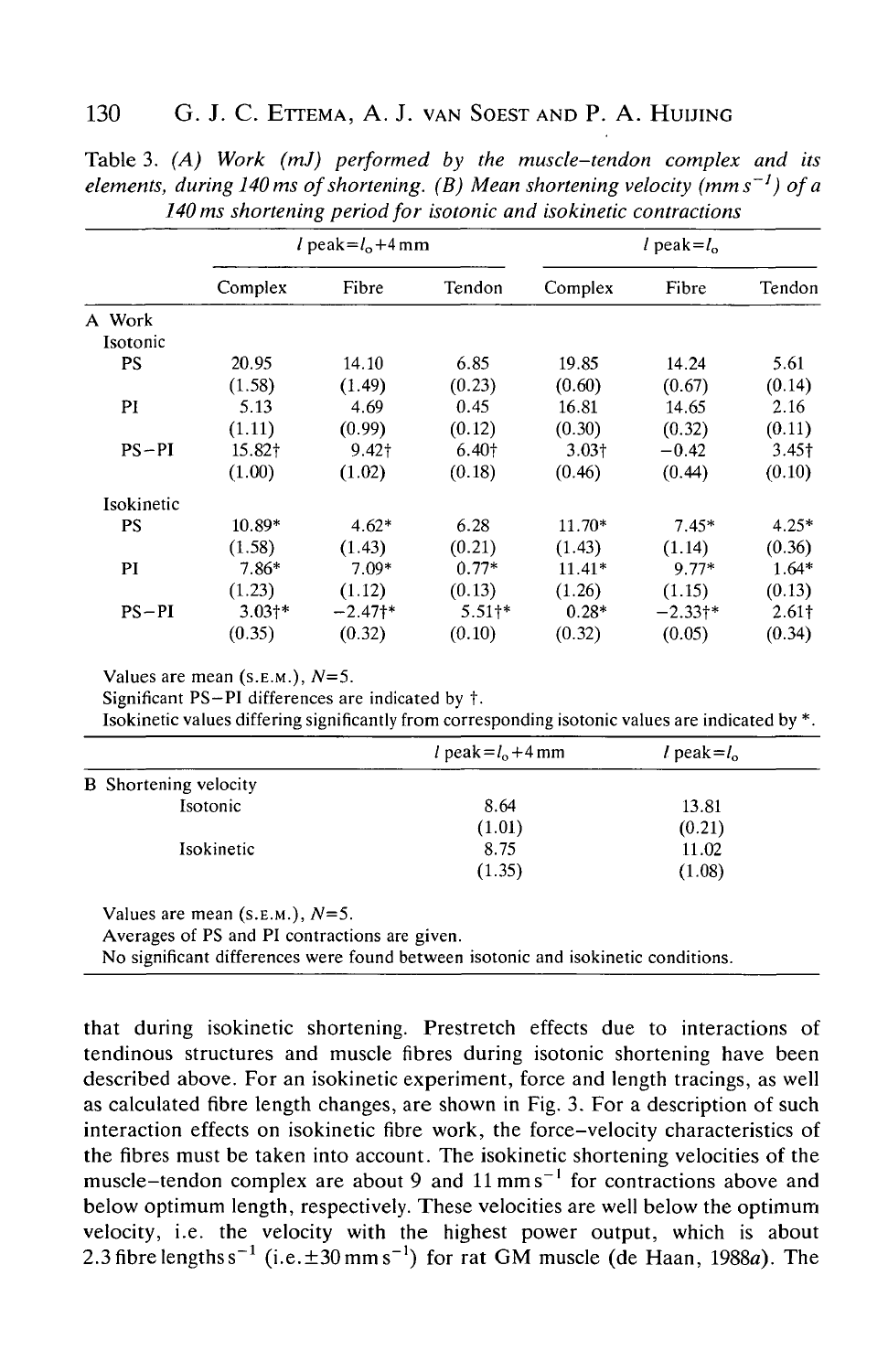

Fig. 3. Experimental results of isokinetic contractions for the muscle shown in Fig. 1. Measured muscle-tendon complex length  $(\Delta l \text{ complex})$ , force  $(F)$  (original experimental tracings) and calculated changes in fibre length  $(\Delta l)$  fibre) are plotted for PI (solid lines) and PS (dashed lines) contractions. Activation starts at zero time. Contractions at the peak length of  $l_0+4$  mm and at  $l_0$  are shown in the left-hand and right-hand figures, respectively.

shortening velocity of tendinous structures is higher for PS than for PI contractions, because of larger force decrements occurring in the same time. Therefore, for the isokinetic contractions, fibre shortening velocity is lowest when preceded by stretch, and thus attains values further from optimum shortening velocity. This results in a lower power output, and thus in a lower work output over a given period. The influence of extension of the tendinous structures on fibre length, causing the muscle fibres to act closer to their optimum length in PS contractions (Fig. 3, lower panel), is present as well. This would increase fibre work because of the higher force level. However, given the actual reduction of fibre work (Table 3A), this effect is apparently small compared to the influence of reduction of shortening velocity. In shortening starting at  $l_0$ , both length and velocity differences, caused by prestretch, affect fibre work output negatively.

#### **Discussion**

The results of the present study show that the effects of prestretch on positive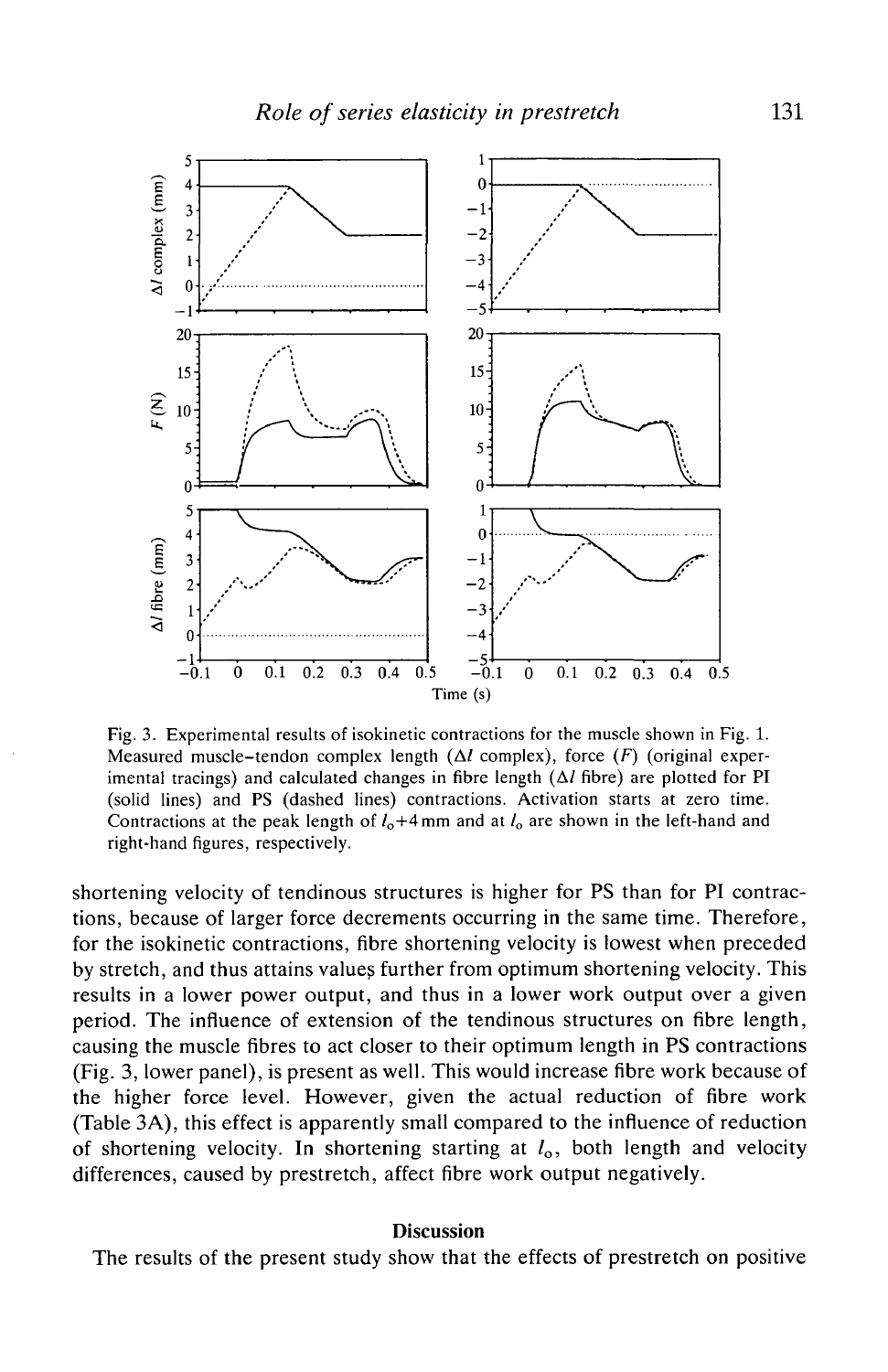work output are due to three mechanisms: (1) extra elastic energy is released; (2) differences of fibre length and fibre shortening velocity are introduced by different peak forces (interaction between series elastic structures and contractile machinery); and (3) fundamental characteristics of the contractile element are changed (i.e. potentiation of the contractile machinery). All transient effects occurring during the rapid shortening immediately after release were lost at the moment of measurement (30 ms after release) and could not have been detected by our apparatus. The second mechanism can have either negative or positive effects on work output, depending on the type of contraction. But the effects of the other mechanisms may also differ greatly from one type of contraction to another. The potentiation effect of prestretch on work output of the contractile machinery may be totally compensated for, or even exceeded by, a negative effect caused by interaction with the series elastic structures. However, under certain conditions, potentiation may make a considerable contribution to work enhancement owing to prestretch (e.g. expressed in velocity at a given load; see the isotonic experiments at lengths greater than  $l_0$ ) (Table 2). The relative contribution of extra recoil of elastic energy also depends strongly on the type of contraction. In some conditions it completely explains the work enhancement of the muscle-tendon complex (Table 3A).

Our experiments are merely an example of prestretch effects. Other prestretch variables (velocity, amplitude) will cause different levels of peak force and thus other effects on the interaction between series elastic structures and contractile machinery. The isotonic force level of  $0.67F<sub>o</sub>$  was chosen merely for pragmatic reasons (i.e. limited capacity of the motor system, which limits the magnitude of force jumps). Other isotonic force levels will certainly show other results, because the length range at which the contractile machinery will operate indirectly depends on the level of force. In order to determine the effects of prestretch on fibre work output during isokinetic shortening, it is crucial to consider if the shortening velocity of the muscle-tendon complex is higher or lower than its optimum shortening velocity.

#### *Potentiation*

Enhanced isotonic shortening after prestretch at lengths above optimum cannot be explained completely by differences of muscle fibre length between PS and PI contractions. This means that the force-velocity curve of the contractile element must have been shifted towards higher velocities for a given load. This is in agreement with earlier findings (Cavagna and Citterio, 1974; Edman *etal.* 1978; Sugi and Tsuchiya, 1981) and indicates a potentiation of the contractile machinery. For whole muscle, Cavagna *et al.* (1968) and Bergel *et al.* (1972) used different techniques to obtain equal elastic energy storage at the onset of shortening in PS and PI contractions (by means of regulating force level). This way, they also eliminated PS—PI differences of interaction between series elastic structures and the contractile element at the onset of shortening. Therefore, all excess work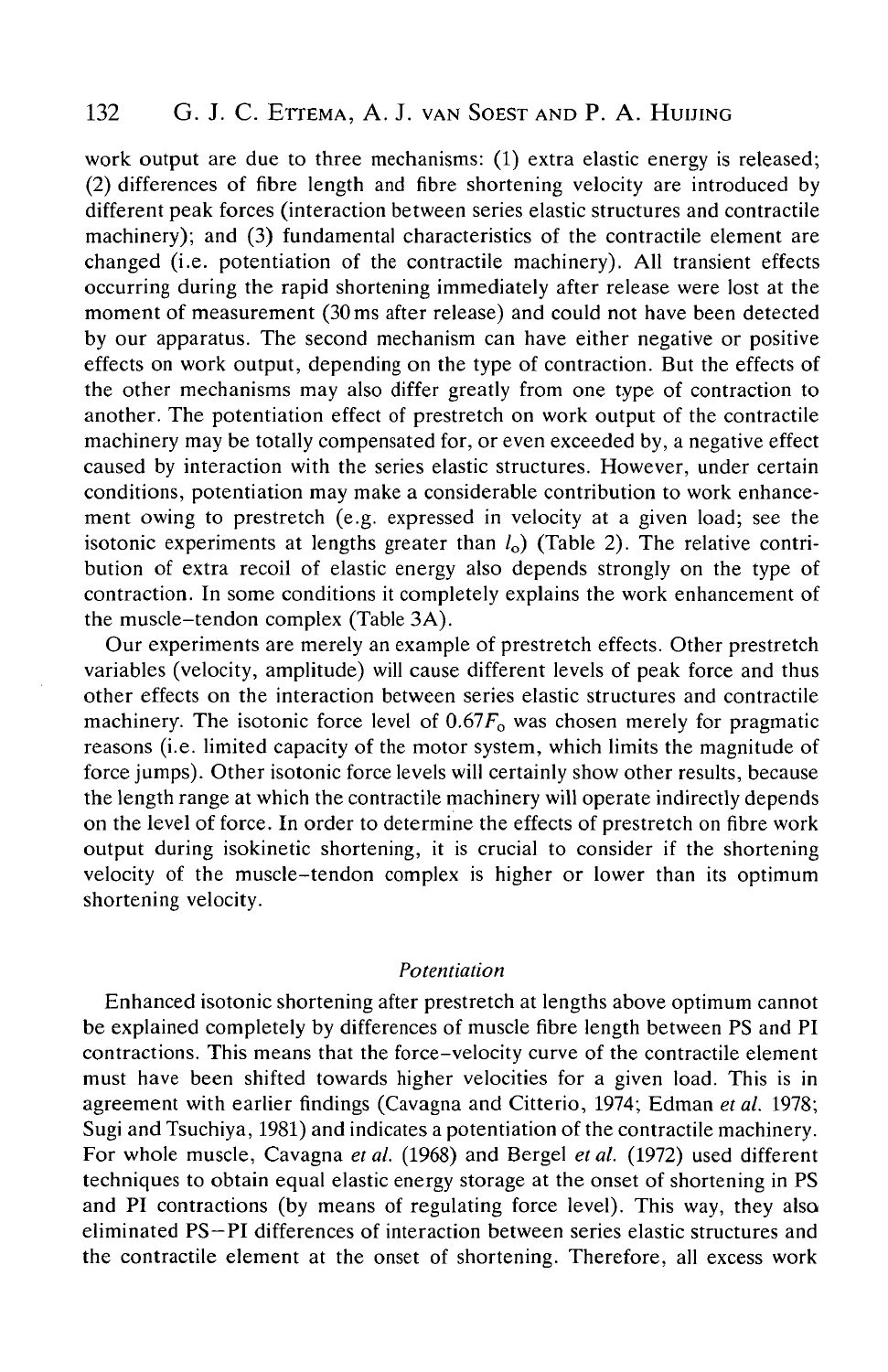performed after stretch could be attributed to potentiation of the contractile machinery.

Below muscle optimum length, an inverse prestretch effect is seen: a shortening velocity lower than expected was found after prestretch. Interaction between muscle length and stretch effects was demonstrated by Edman *et al.* (1978), who showed that at lower lengths stretch effects were small or even absent. This influence of fibre length on potentiation effects is also shown by the experiments (Figs 1-3) in which potentiation amounts to about 12%, when expressed as work enhancement for a shortening range from  $l_0+3$  mm to  $l_0+0.5$  mm (see results of Fig. 1), and about 26 %, when expressed as enhancement of shortening velocity at  $l_0+3$  mm (30 ms after release).

However, to our knowledge, no negative prestretch effects have been reported in the literature. In the present study, the negative effect on contractile properties apparently has a transient character: it could only be demonstrated to be significant if expressed as fibre shortening velocity at 30 ms after release (Table 2) but not if expressed as work output during 140 ms of isotonic shortening (Table 3A). Therefore, it is possible that, for example, a small visco-elastic component in the tendinous structures may have caused a somewhat higher loss of energy in PS contractions and that this was not accounted for in the calculations. This could occur immediately after the release (i.e. during force transients). Furthermore, small errors may have occurred in the estimation of fibre lengths.

## *The influence of the tendon on fibre work*

For isokinetic shortening at low velocity, a prestretch of the active muscle limits work production by the muscle fibre, because the shortening velocity of the tendinous structures is enhanced. If, as in isokinetic shortening, the shortening distance of the muscle-tendon complex is imposed, prestretch limits not only the shortening velocity but also the amount of shortening of the fibres. This reduction of shortening itself also has a negative effect on fibre work output, especially when a given load has to be displaced (Avis *et al.* 1986). For our experiments, this can be simply demonstrated by calculating work output during isotonic shortening above  $l_0$  over a distance of 1 mm. In PS contractions, this still results in a higher work output of the muscle-tendon complex (11.68 mJ for PS *vs* 7.10 mJ for PI), but in less fibre work (4.34 mJ for PS *vs* 6.28 mJ for PI). The rate of fibre work (power) is not affected by shortening distance and is much higher for PS than for PI contractions  $(0.42 \text{ J s}^{-1} \text{ for PS } v_s \ 0.06 \text{ J s}^{-1} \text{ for PI}).$ 

For isotonic shortening the • situation is different from that for isokinetic shortening because the muscle-tendon complex, and thus the muscle fibre, is not limited by the dynamics of the tendinous structures in either the amount or the velocity of shortening. For isotonic shortening, the influence of stretch on fibre work is determined by the effects on the length range at which the fibres act during (shortening (potentiation effects not taken into account). For isokinetic shortening this fibre length effect is rather small, because the length of the muscle-tendon complex was controlled and, in time, the force levels tended to converge for PS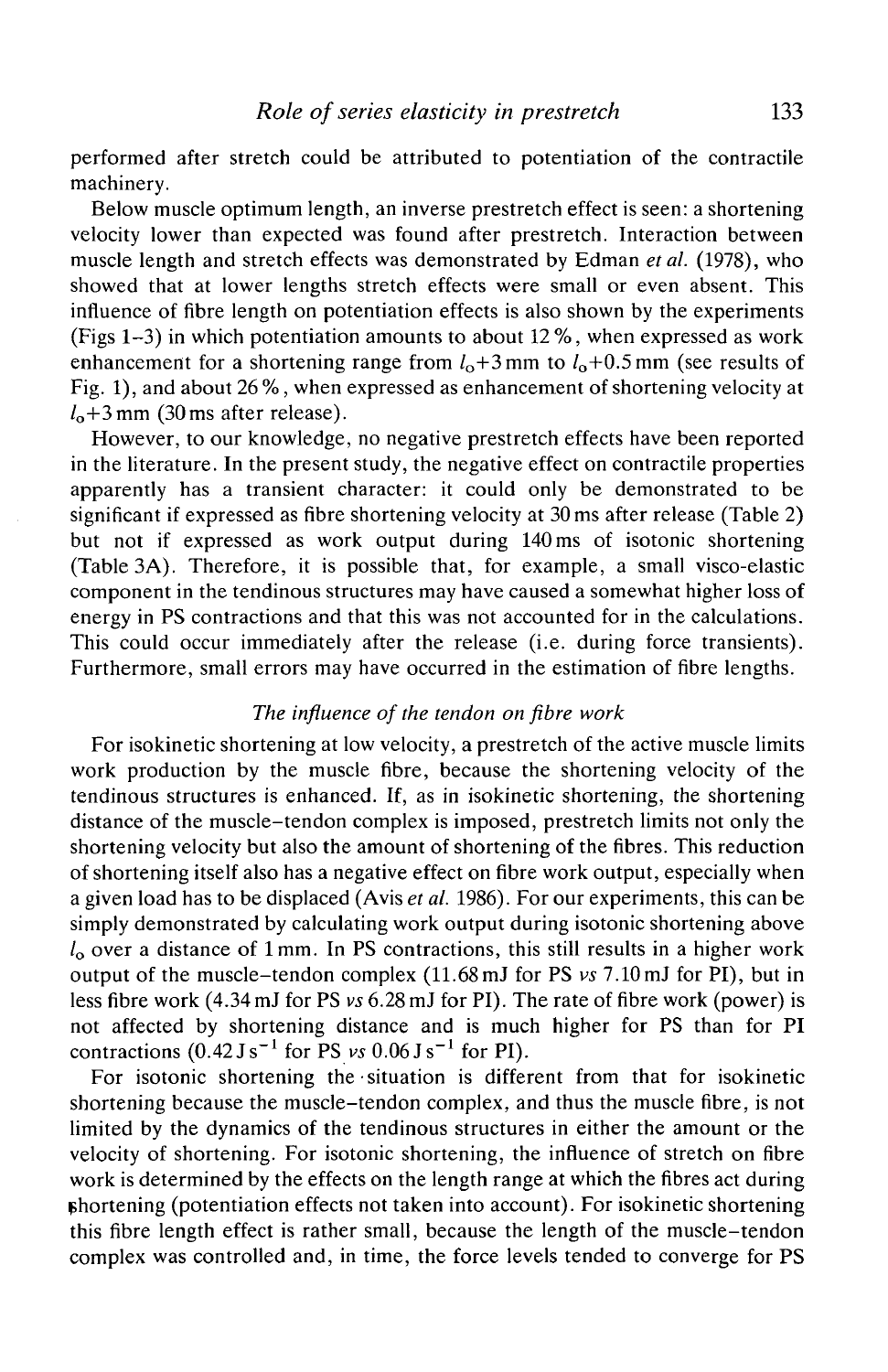and PI conditions. This situation does not allow large differences in length of the muscle fibres (Fig. 3).

Avis *et al.* (1986) concluded that a counter movement reduced contractile element work during maximal leg extension movements because the shortening distance of the contractile element was reduced. This is merely because the subjects were forced to displace a given load over a given distance (see above). However, in the same study, simulation results of a model, in which no potentiation was incorporated, showed that, in addition to work, the power of leg extension preceded by a counter movement was also reduced by the counter movement (Avis *et al.* 1986: their Table 2). As stated above, this reduction of power is not caused by limited shortening of the contractile element, but is probably due to a shift of the length range or of the shortening velocity of the contractile element away from their optimum (possible differences in activation and coordination are not taken into account).

In general, for a proper interpretation of the effects of stretch on work enhancement in stretch-shortening contractions, information about the length ranges of the muscle-tendon complexes involved and their fibres is essential. Also, for interpretations of prestretch-induced effects on energy consumption and on the mechanical efficiency of positive work, the effects of prestretch on fibre length should be taken into account. The relationship between relative load and oxygen uptake during isotonic shortening is influenced by the initial length of shortening (Stainsby and Barclay, 1976). Furthermore, mechanical efficiency seems to be influenced by muscle length, being lower above than at optimum length (de Haan, 1988b). Therefore, the increment of mechanical efficiency of positive work of skeletal muscle induced by previous stretch (Komi, 1986; Heglund and Cavagna, 1987; de Haan *et al.* 1989) may be related, at least partly, to differences in fibre length for prestretch and pre-isometric contractions.

#### References

- ALEXANDER, R. MCN. (1988). The spring in your step: the role of elastic mechanisms in human running. In *Biomechanics,* vol. XI-A (ed. G. de Groot, A. P. Hollander, P. A. Huijing and
- ASMUSSEN, E. AND BONDE-PETERSEN, F. (1974). Storage of elastic energy in skeletal muscles in man. Acta physiol. scand. 91, 385–392.
- man. *Acta physiol. scand.* 91, 385-392. Avis, F. J., TOUSSAINT, H. M., HUIJING, P. A. AND VAN INGEN SCHENAU, G. J. (1986). Positive work as a function of eccentric load in maximal leg extension movements. *Eur. J. appl. Physiol.* 55, 562–568.
- BERGEL, D. H., BROWN, M. C., BUTLER, R. G. AND ZACKS, R. M. (1972). The effect of stretching a contracting muscle on its subsequent performance during shortening. *J. Physiol., Lond.* 225, 21P-22P.
- BOBBERT, M. F., BRAND, C, DE HAAN, A., HUIJING, P. A., VAN INGEN SCHENAU, G. J., RUNSBURGER, W. H. AND WOITTIEZ, R. D. (1986a). Series-elasticity of tendinous structures of rat EDL. J. Physiol., Lond. 377, 89P.
- BOBBERT, M. F., HUIJING, P. A. AND VAN INGEN SCHENAU, G. J. (1986b). A model of the human triceps surae muscle-tendon complex applied to jumping. *J. Biomechanics* 19, 887–898.
- BOBBERT, M. F., HUIJING, P. A. AND VAN INGEN SCHENAU, G. J. (1986c). An estimation of power output and work done by the human triceps surae muscle-tendon complex in jumping. *J. Biomechanics* 19, 899-906.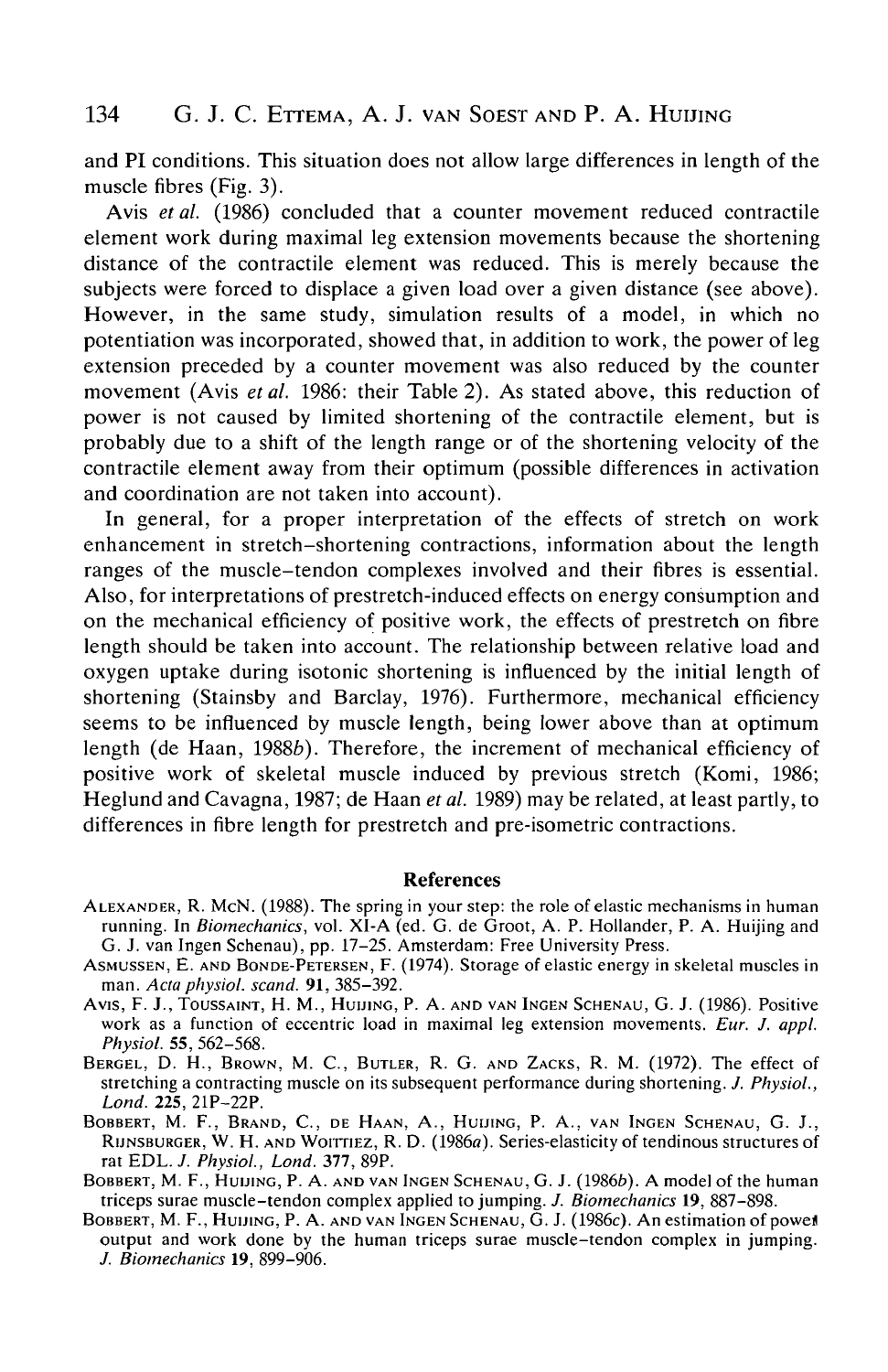- CAVAGNA, G. A. (1977). Storage and utilization of elastic energy in skeletal muscle. *Exercise Sports Sci. Rev.* 5, 89-129.
- CAVAGNA, G. A. AND CITTERIO, G. (1974). Effect of stretching on the elastic characteristics and the contractile component of frog striated muscle. *J. Physioi, Lond.* **239,** 1-14.
- CAVAGNA, G. A., CITTERIO, G. AND JACINI, P. (1981). Effects of speed and extent of stretching on the elastic properties of active frog muscle. /. *exp. Biol.* **91,** 131-143.
- CAVAGNA, G. A., DUSMAN, B. AND MARGARIA, R. (1968). Positive work done by a previously stretched muscle. *J. appl. Physioi.* **24,** 21-32.
- CLOSE, R. I. (1972). Dynamic properties of mammalian skeletal muscles. *Physioi. Rev.* 52, 129-197.
- DE GRAAF, J. B., BOBBERT, M. F., TETTEROO, W. E. AND VAN INGEN SCHENAU, G. J. (1987). Mechanical output about the ankle in countermovement jumps and jumps with extended knee. *Human Movement Sci.* 6, 333-347.
- DE HAAN, A. (1988a). Comparison of force-velocity characteristics obtained using twitches and tetani from *in situ* rat skeletal muscles. *Q. Jl exp. Physioi.* **73,** 131-133.
- DE HAAN, A. (1988b). Mechanics and energetics of skeletal muscle. PhD thesis, Universiteit van Amsterdam, Rodopi, Amsterdam, 128pp.
- DE HAAN, A., VAN INGEN SCHENAU, G. J., ETTEMA, G. J., HUIJING, P. A. AND LODDER, M. (1989). Efficiency of rat medial gastrocnemius muscle in contractions with and without an active prestretch. *J. exp. Biol.* **141,** 327-341.
- EDMAN, K. A. P., ELZINGA, G. AND NOBLE, M. I. M. (1978). Enhancement of mechanical performance by stretch during tetanic contractions of vertebrate skeletal muscle fibres. *J. Physioi., Lond.* **281,** 139-155.
- ETTEMA, G. J. C, HUIJING, P. A., VAN INGEN SCHENAU, G. J. AND DE HAAN, A. (1990). Effects of prestretch at the onset of stimulation on mechanical work output of medial rat gastrocnemius muscle-tendon complex. *J. exp. Biol.* **152,** 333-351.
- HATZE, H. (1977). A complete set of control equations for the human musculoskeletal system. *J. Biomechanics* **10,** 799-805.
- HEGLUND, N. C. AND CAVAGNA, G. A. (1987). Mechanical work, oxygen consumption, and efficiency in isolated frog and rat muscle. *Am. J. Physioi.* **253,** C22-C29.
- HOF, A. L., GEELEN, B. A. AND VAN DEN BERG, J. (1983). Calf muscle moment, work and efficiency in level walking; role of series elasticity. *J. Biomechanics* 16, 523-537.
- HUIJING, P. A. AND WOITTIEZ, R. D. (1984). The effect of architecture on skeletal muscle performance: a simple planimetric model. *Neth. J. Zool.* **34,** 21-32.
- HUIJING, P. A. AND WOITTIEZ, R. D. (1985). Length range, morphology and mechanical behaviour of rat gastrocnemius muscle during isometric contraction at the level of the muscle and muscle-tendon complex. *Neth. J. Zool.* **35,** 505-516.
- KOMI, P. V. (1984). Physiological and biomechanical correlates of muscle function: effects of muscle structure and stretch-shortening cycle on force and speed. *Exercise Sports Sci. Rev.* **12,** 81-121.
- KOMI, P. V. (1986). The stretch-shortening cycle and human power output. In *Human Muscle Power* (ed. N. L. Jones, N. McCartney and A. J. McComas), pp. 27-39. Champaign, IL: Human Kinetic Publishers Inc.
- OTTEN, E. (1988). Concepts and models of functional architecture in skeletal muscle. *Exercise Sports Sci. Rev.* 16, 89-137.
- STAINSBY, W. N. AND BARCLAY, J. K. (1976). Effect of initial length on relations between oxygen uptake and load in dog muscle. *Am. J. Physioi., Lond.* **230,** 1008-1012.
- SUGI, H. AND TSUCHIYA, T. (1981). Enhancement of mechanical performance in frog muscle fibres after quick increases in load. *J. Physioi, Lond.* **319,** 239-252.
- SUGI, H. AND TSUCHIYA, T. (1988). Stiffness changes during enhancement and deficit of isometric force by slow length changes in frog skeletal muscle fibres. *J. Physioi., Lond.* **407,** 215-229.
- VAN INGEN SCHENAU, G. J., BOBBERT, M. F., ETTEMA, G. J., DE GRAAF, J. B. AND HUIJING, P. A. (1988). A simulation of rat EDL force output based on intrinsic muscle properties. *J. Biomechanics* **21,** 815-824.